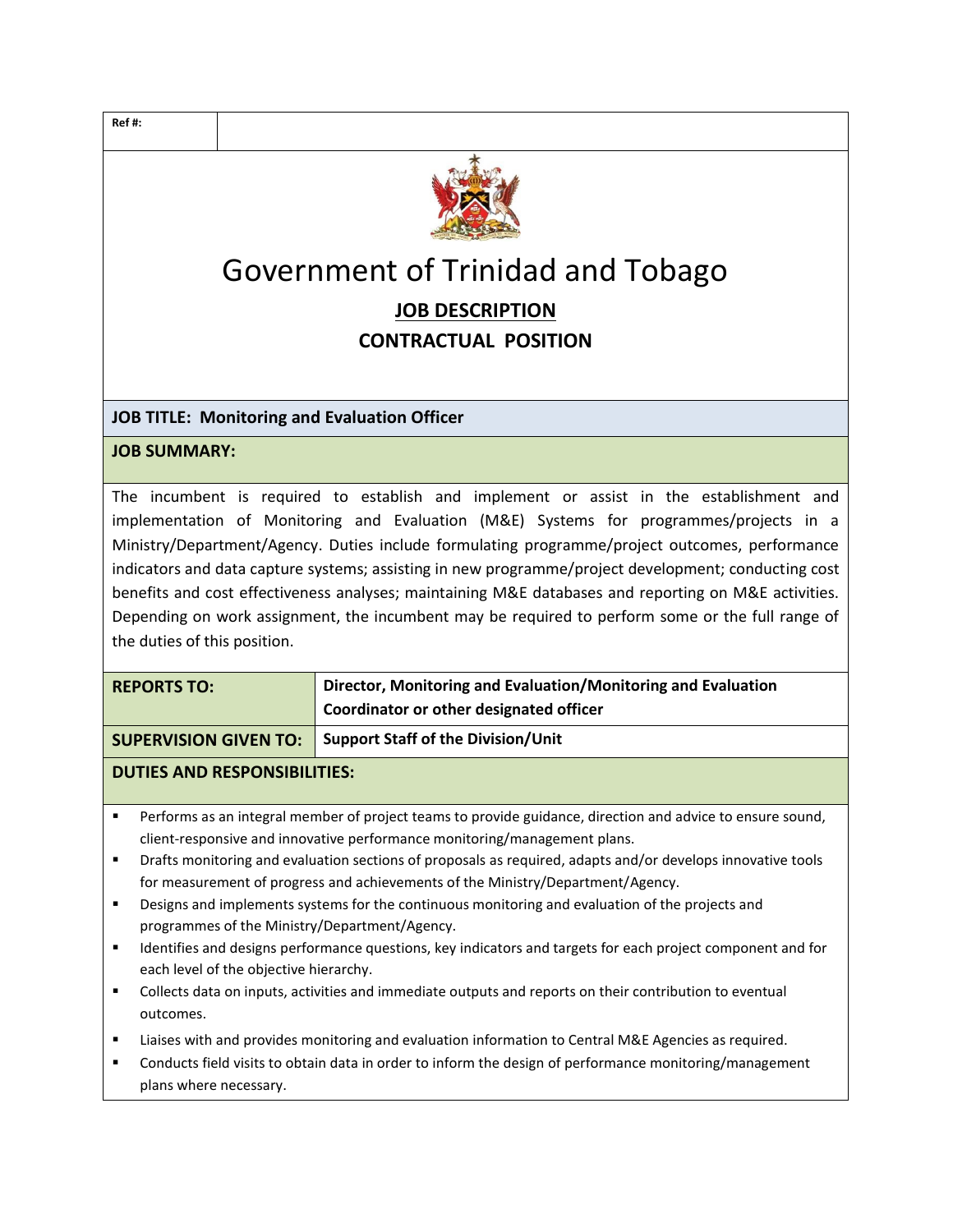- Establishes and maintains monitoring and evaluation information systems or databases and ensures that resources are current, available for employees and widely disseminated.
- Assists relevant staff of the Ministry/Department/Agency in the development of new projects/programmes, ensuring that all proposals include specific goals, objectives, outputs, indicators, targets and provision for adequate funding.
- Participates in assessments of new projects/programmes, as needed.
- Keeps abreast of monitoring and evaluation practices to ensure adherence to international monitoring and evaluation standards.
- Links or assists in the linking of evaluation findings to policy formulation, planning and budgetary processes of the Ministry/Department/Agency.
- **Prepares and analyses monitoring and evaluation reports for management to assist in its decision-making** processes.
- Represents the Ministry/Department/Agency on various committees and at meetings, conferences, workshops and other fora as required.
- Reviews and/or prepares Notes for Cabinet and periodic and/or ad-hoc reports on matters related to monitoring and evaluation activities of the Ministry/Department/Agency.
- **Performs other related work as required.**

### KNOWLEDGE, SKILLS AND ABILITIES

| <b>KNOWLEDGE:</b>            | Knowledge of monitoring and evaluation methodologies and principles<br>including quantitative, qualitative and participatory approaches.<br>Knowledge of management principles and practices.<br>٠<br>Knowledge of accountability theories and practices, including methods<br>٠<br>of implementation.<br>Knowledge of logical frameworks and participatory results based<br>$\blacksquare$<br>planning, monitoring and evaluation.<br>Some knowledge of government policies, procedures, rules and<br>$\blacksquare$<br>regulations.<br>Some knowledge of the principles and methods involved in project<br>٠<br>management. |
|------------------------------|-------------------------------------------------------------------------------------------------------------------------------------------------------------------------------------------------------------------------------------------------------------------------------------------------------------------------------------------------------------------------------------------------------------------------------------------------------------------------------------------------------------------------------------------------------------------------------------------------------------------------------|
| <b>SKILLS AND ABILITIES:</b> | Skill in the use of personal computers.<br>٠<br>Proficient in the use of Microsoft Office Suite.<br>Ability to use e-government technology platforms.<br>Ability to develop the overall framework for project monitoring and<br>evaluation.<br>Ability to collaborate with relevant stakeholders to provide relevant<br>information for ongoing evaluation of project activities, effects and<br>impacts.<br>Ability to compile and analyse data and prepare comprehensive<br>reports.<br>Ability to express ideas clearly and concisely, both in writing and orally.                                                         |